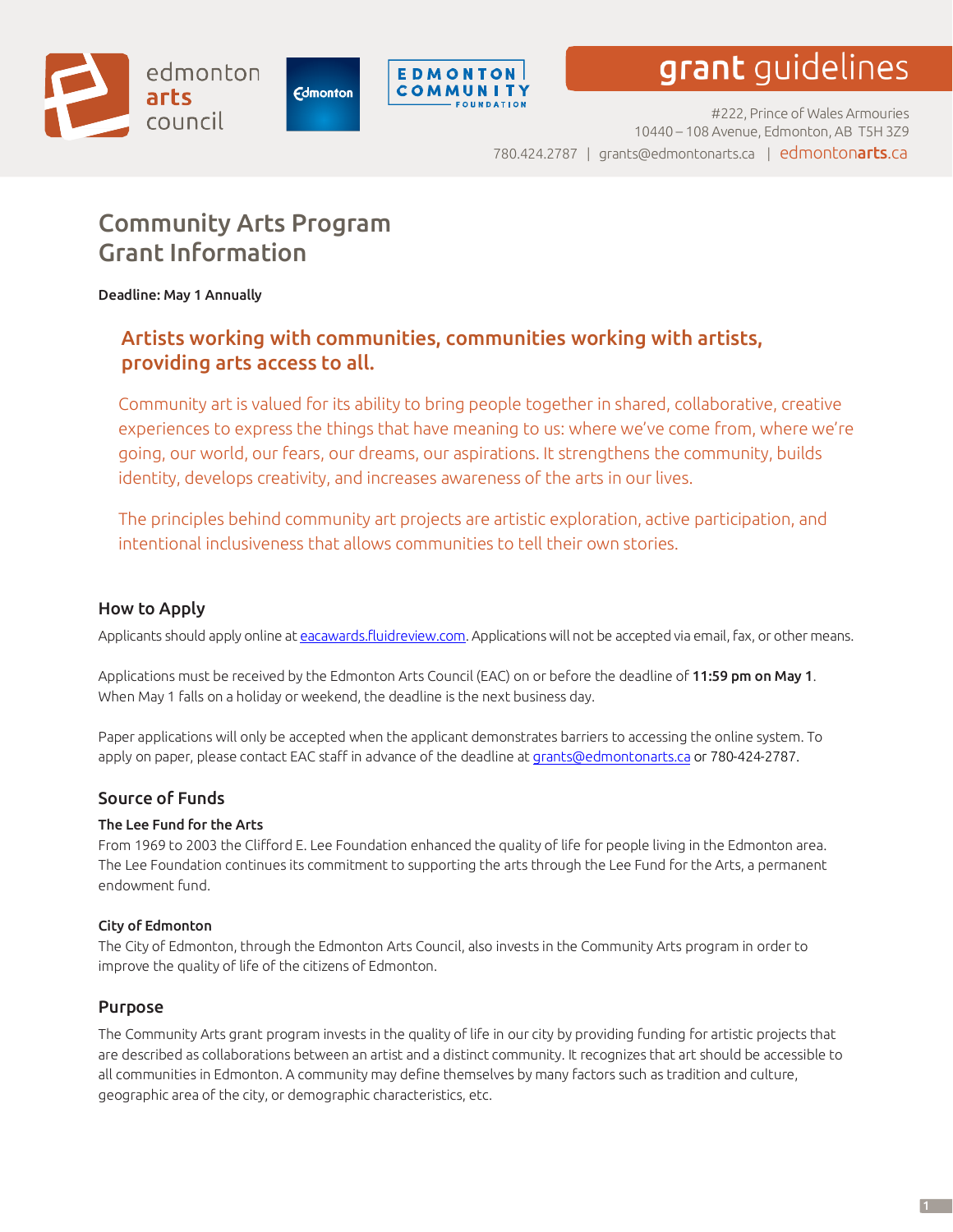#### Funds are intended to support:

- an artist (or artist collective) collaborating with members of a distinct community to produce a project. (See Appendix A for detailed descriptions of artist, community, and project).
- projects that take place within the greater Edmonton region including the City of Edmonton and the Counties of Sturgeon, Parkland, Leduc, and Strathcona.

#### Funds will not normally be invested in:

- capital expenditures, endowments, or fundraising
- curriculum or tuition-based training programs, and research projects
- awards ceremonies, galas, trade shows, or similar events
- activity undertaken prior to the application deadline
- an organization's operating costs including ongoing activities and currently employed or contracted staff

Arts organizations that consistently receive Community Arts program funding over a number of years are encouraged to contact EAC grants staff at grants@edmontonarts.ca or 780-424-2787and discuss applying for EAC Arts Operating grant program.

### **Eligibility**

An applicant can be an individual, an organization, or an informal group located in the greater Edmonton region, including the City of Edmonton and the Counties of Sturgeon, Parkland, Leduc, and Strathcona. They must not have any outstanding EAC final reports.

An Individual must be:

- 18 years of age or older
- A resident of the greater Edmonton region for at least one year prior to the application deadline\*
- A Canadian citizen, Permanent Resident, or have a valid work permit

An Organization must be:

- •A non-profit organization
- or
- •A charitable organization

An Informal Group:

- May consist of an ad-hoc or informal group of people. Examples include artist collectives and groups that define themselves in terms of a distinct community.
- Must have an individual or organization (as defined above) apply on its behalf. In such cases, the primary applicant must accept responsibility for any funds distributed.
- Must have the majority of its members residing in the greater Edmonton region. \*

\*The EAC reserves the right to ask for proof of greater Edmonton region residency such as a CRA Notice of Assessment, current bill from a utility company (e.g. phone, gas, *cable or energy provider), bank or credit card statement, etc. with an Edmonton and area address current to the date of application.*

## Level of Support

Funds are usually limited and grants are not guaranteed. Grants may be awarded to a normal maximum of \$15,000 in support of each project. Applicants are encouraged to find multiple sources of funds in support of these projects.

#### **Assessment**

A Peer Assessment Committee appointed by the Edmonton Arts Council will evaluate all applications. This Committee will make recommendations to the Board of Directors of the Edmonton Arts Council.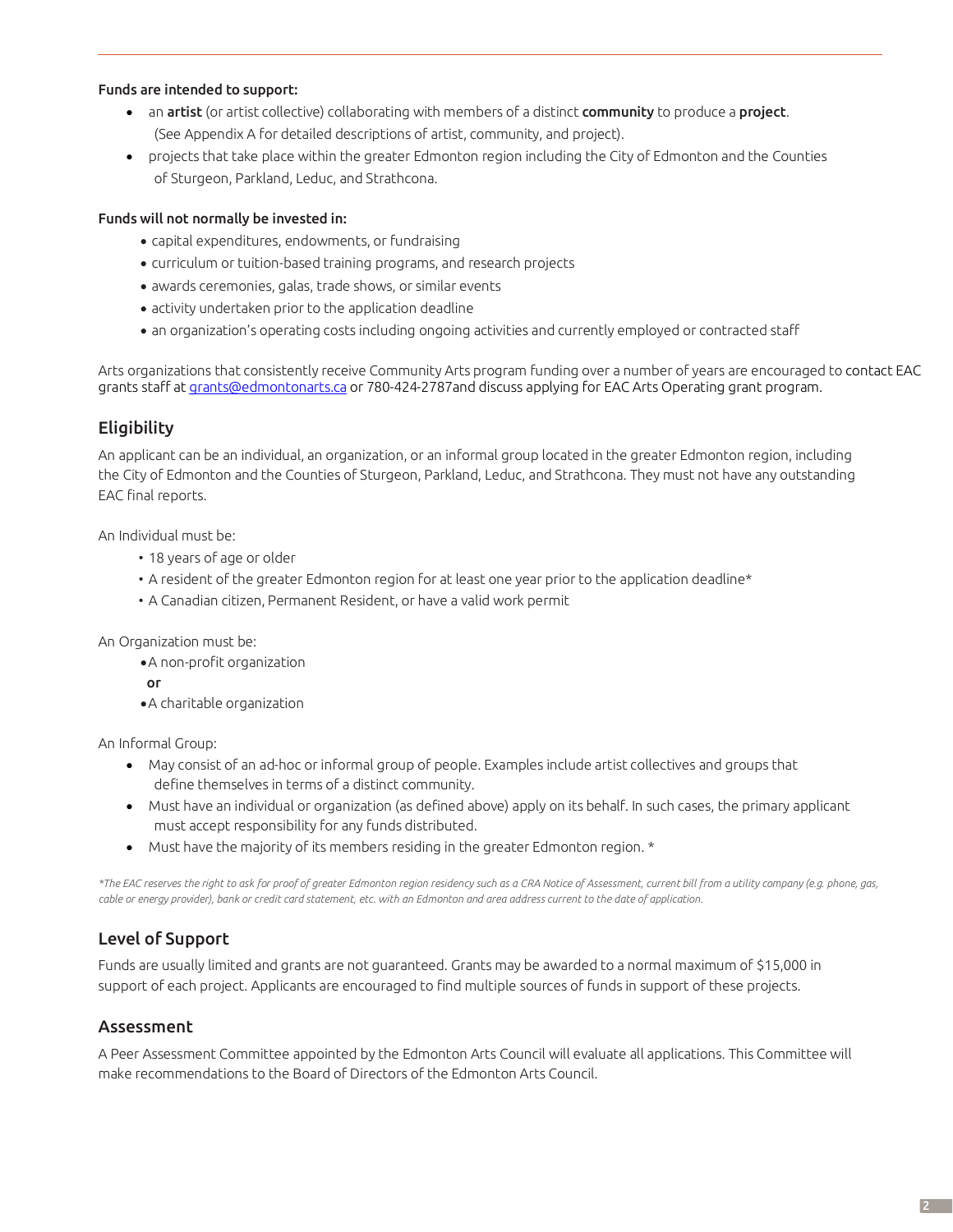## Evaluation Criteria

In making grant recommendations, the peer assessment committee will be guided by all the text in this document describing the program. In all cases they will also consider the following criteria equally:

The merit of the project based on:

- Artistic form, content, or innovation
- Potential for involvement by the community in the design and implementation of the project
- Benefit to the larger community (i.e. greater Edmonton region)

Community factors based on:

- Clarity regarding the type of community and its commitment to the project
- The barriers facing the community and the opportunities the project provides for greater artistic participation of its members

The merit of the artist(s) based on:

- Current and past artistic work, and ability to engage with the community as demonstrated by past work
- Potential to bring innovative approaches to the project
- The potential impact of the project on all collaborators (i.e. quality of the experience, growth in artistic skills or appreciation, advancement of the artist(s), and benefit from collaborative interaction).
- Administrative factors such as reasonable planning from the project, including a realistic budget and timeline

The Edmonton Arts Council encourages jury panels to consider the specific cultural context of applications from all cultural communities, and in the case of equivalent merits based on the published guidelines, to consider the Edmonton Arts Council's goal of reflecting the full demographic diversity of the City of Edmonton, before making grant recommendations.

#### Application Process and Format

Applications that do not include all of the following on the online application will be considered incomplete and may not be assessed. Information in excess of that requested may not be included in the assessment.

- 1. General Information Name of Applicant, Contact Information, Applicant Status, and short Project Summary
- 2. Grant Request (this amount must match the amount in your budget)
- 3. Declaration and Signature of Applicant

4. A detailed description of the project (limit to 4 pages)

- The objectives and detailed description of the project (i.e. the artistic outcomes you want to create or produce).
- The artistic process and how the members of the community will be involved in the design and/or implementation of the project
- The nature of the shared participation between the artist and members of the community
- The expected benefit to the artist, members of the community, and the greater Edmonton region

5. A profile of the community (limit to 2 pages)

- A description of the community, its members and the factors that define it
- Any barriers that prevent members ofthe community from obtaining access to artistic participation or development
- Background of key individuals and/or participating organizations that represent the community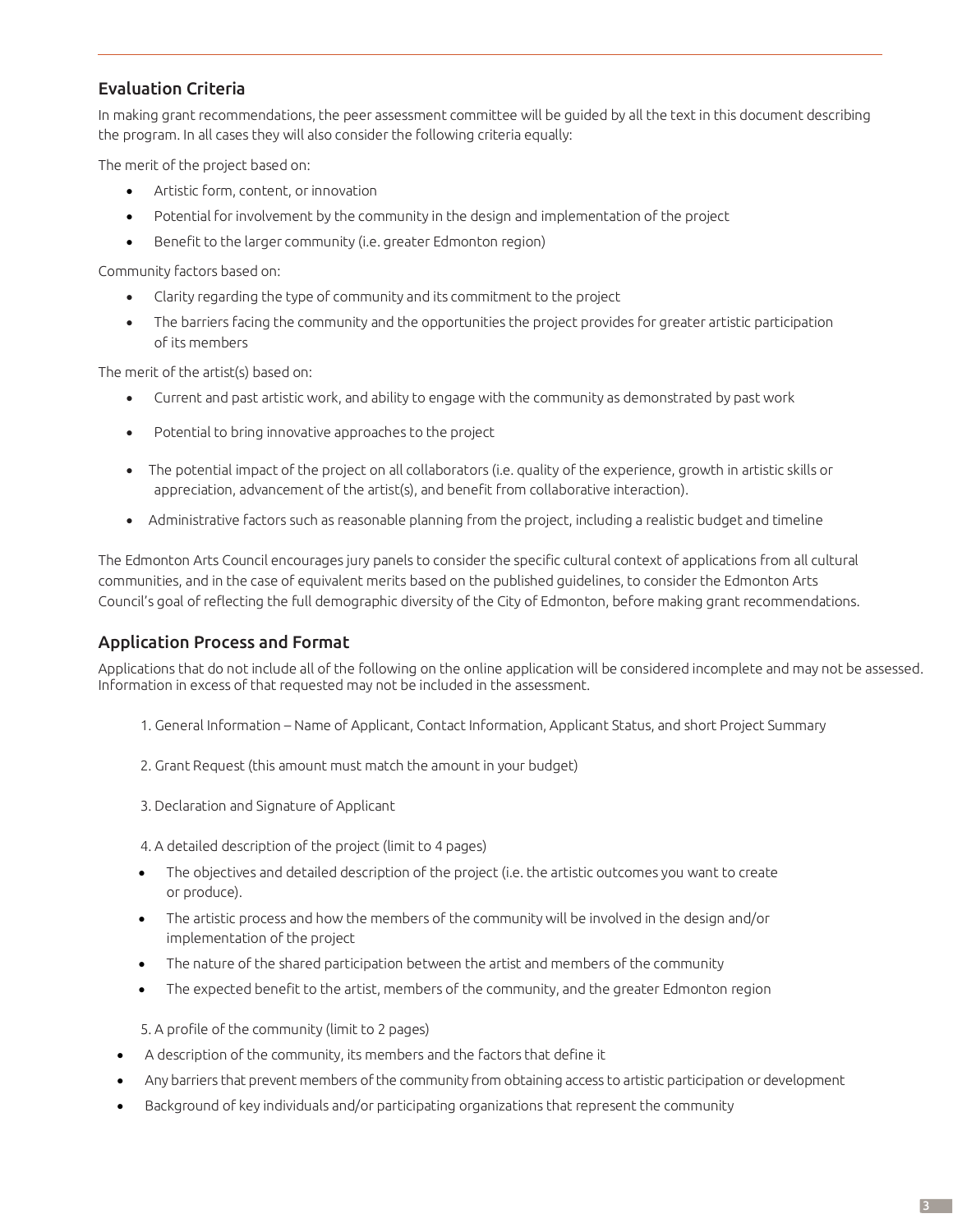- 6. A profile of the artist (limit to 3 pages)
	- An artistic resume (or resumes)
	- A description of the artist's (or artist collective's) background and artistic life as it pertains to this project including experience in community development or outreach

7. Artistic Support Material (10 items or 10 minutes)

- Up to 10 images, or
- Up to 10 minutes of video or audio recording,
	- or
- Up to 10 pages of poetry or prose text

Please limit to a total review time of 10 minutes.

8. Budget (limit 2 pages)

- Revenue provide a list of the funds you expect to receive to support the project. This should include the grant request (see question 2 of the application) and if applicable, contributions from other funders or sponsors, donations, fundraisers, in-kind contributions, etc.
- Expenses provide a lost of the costs you expect to spend in support of the project. This could include as applicable, artists and personnel fees, materials and supplies, venue space or equipment rental, inkind expenses, etc.
- Make sure that total Revenue equals total Expenses and that in-kind revenue and expenses also balance (i.e. are equal each other).

9. Timeline (limit to 1 page)

- Project Start Date (month and year)
- Important benchmarks or targets that you plan to meet at certain stages of the project. Include the approximate dates and description of what you wish to accomplish for each benchmark.
- Project End Date (month and year)

10. Letters of Support (up to 3 letters)

At the discretion of the applicant, provide up to three letters of support. These letters are best received from community members of knowledgeable individuals that can comment on the strength of the project, community or artist.

#### Reporting

Successful grant recipients must submit a final report within 90 days of the project completion date specified on the application. This report is a short written summary (usually less than 3 pages) of the project outcomes, that includes the impact that the grant had on the artist(s), community participants, the greater Edmonton region, and project viability; actual budget, including revenue and expenses, and any support materials. The EAC may request interim reporting and/or distribute grant installments.

For more information about the Community Arts project grant program please contact the Edmonton Arts Council grant staff.